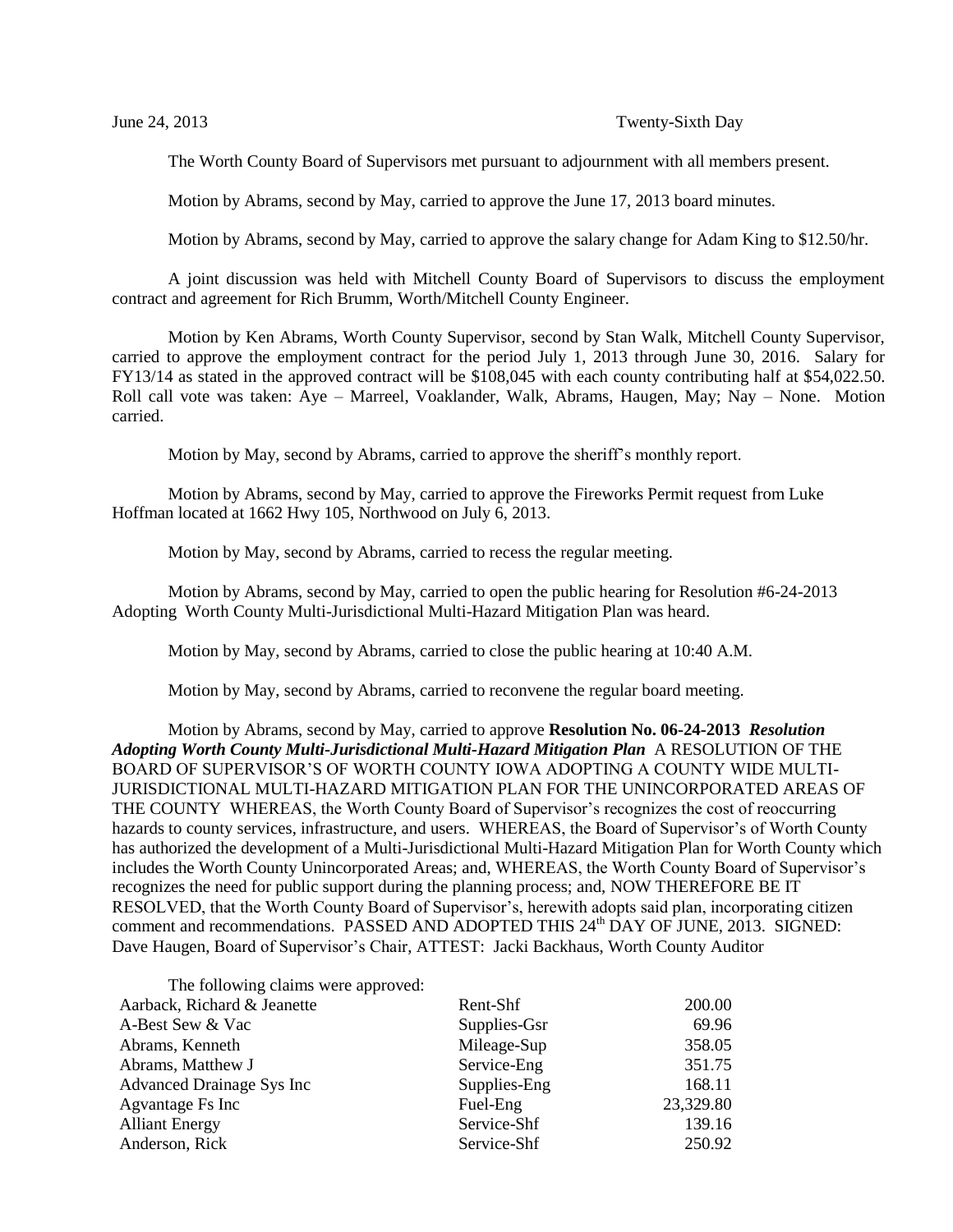| Arneson, Doug                         | Service-San          | 600.00    |
|---------------------------------------|----------------------|-----------|
| <b>Austin Office Products</b>         | Supplies-Shf         | 90.58     |
| B & J Water Conditioning Inc          | Supplies-Gsr         | 12.00     |
| Backhaus, Brett                       | Exp-Con              | 100.01    |
| Bailey, Nick                          | Service-Shf          | 79.10     |
| Barnes Distribution Group Inc         | Supplies-Eng         | 245.89    |
| Bartz, Melinda                        | Service-Gsr          | 476.21    |
| <b>Bauer Built Tire</b>               | Service-Eng          | 1,397.14  |
| Beenken, Richard                      | Service-Phd          | 330.00    |
| Bell's Fire Stop Inc                  | Service-Shf          | 523.00    |
| Block, Dan                            | Exp-Con              | 446.94    |
| <b>Bmc Aggregates Lc</b>              | Rock-Eng             | 3,150.68  |
| <b>Bruesewitz Motors</b>              | Service-Shf          | 159.35    |
| Brunsvold, Blair                      | Safety-Eng           | 50.01     |
| Capranos, Thomas                      | Rent-Vaf             | 250.00    |
| Carpenter Uniform Co                  | Supplies-Shf         | 30.60     |
| <b>Carquest Auto Parts</b>            | Service-Shf          | 16.81     |
| Centurylink                           | Service-Eng          | 1,558.45  |
| Cerro Gordo Co Sheriff                | Service-Shf          | 500.00    |
| <b>Certified Laboratories</b>         | Supplies-Eng         | 737.50    |
| City Of Fertile                       | Service-Eng          | 847.74    |
| City Of Grafton                       | Rutf-Eng             | 452.83    |
| City Of Hanlontown                    | Rutf-Eng             | 184.09    |
| City Of Joice                         | Rutf-Eng             | 445.03    |
| <b>City Of Kensett</b>                | Rutf-Eng             | 216.72    |
| <b>City Shoe</b>                      | Exp-Con              | 182.74    |
| Clark, Kay                            | Service-Asr          | 285.00    |
| <b>Clayton County Sheriffs Office</b> | Service-Csr          | 15.00     |
| <b>County Social Services</b>         | Service-Mha          | 80,000.00 |
| <b>Cummins Central Power Llc</b>      | Parts-Eng            | 18.02     |
| D & D Sales Inc                       | Supplies-Shf         | 56.00     |
| Dave Syverson Inc                     | Parts-Eng            | 47.60     |
| Eilertson, Eugene                     | Service-Con          | 800.00    |
| <b>Electronic Engineering</b>         | Service Discount-Eng | 12,482.51 |
| <b>Fallgatter's Market</b>            | Supplies-Shf         | 751.60    |
| Finley, Dawn                          | Service-San          | 600.00    |
| Floyd County Sheriff                  | Service-Csr          | 18.50     |
| Franklin County Sheriff               | Service-Csr          | 32.00     |
| Galls, Llc                            | Supplies-Shf         | 532.84    |
| <b>Grafton Fire Department</b>        | Training-Ems         | 23.10     |
| Greve Law Office                      | Rent-Aty             | 350.00    |
| Greve, Jeff                           | Mileage-Aty          | 843.88    |
| Grp & Associates Inc                  | Service-Phd          | 45.00     |
| Hanson, James David                   | Exp-Con              | 247.11    |
| Hawkeye Legal Services Inc            | Service-Csr          | 80.00     |
| Healthworks                           | Service-Eng          | 3,561.00  |
| <b>Heartland Power Coop</b>           | Service-Eng          | 2,181.47  |
| Hepperly, Brian                       | Service-Shf          | 125.96    |
| Hickman, Robert                       | Service-San          | 595.99    |
| Horan, Teri Lee                       | Service-Shf          | 250.92    |
| Hurd, Thomas R                        | Service-Phd          | 2,280.00  |
| I35/105 Welcome Center Inc.           | H/M Tax-Ndp          | 6,155.27  |
| Ia County Atty's Assoc                | Edu-Aty              | 270.00    |
|                                       |                      |           |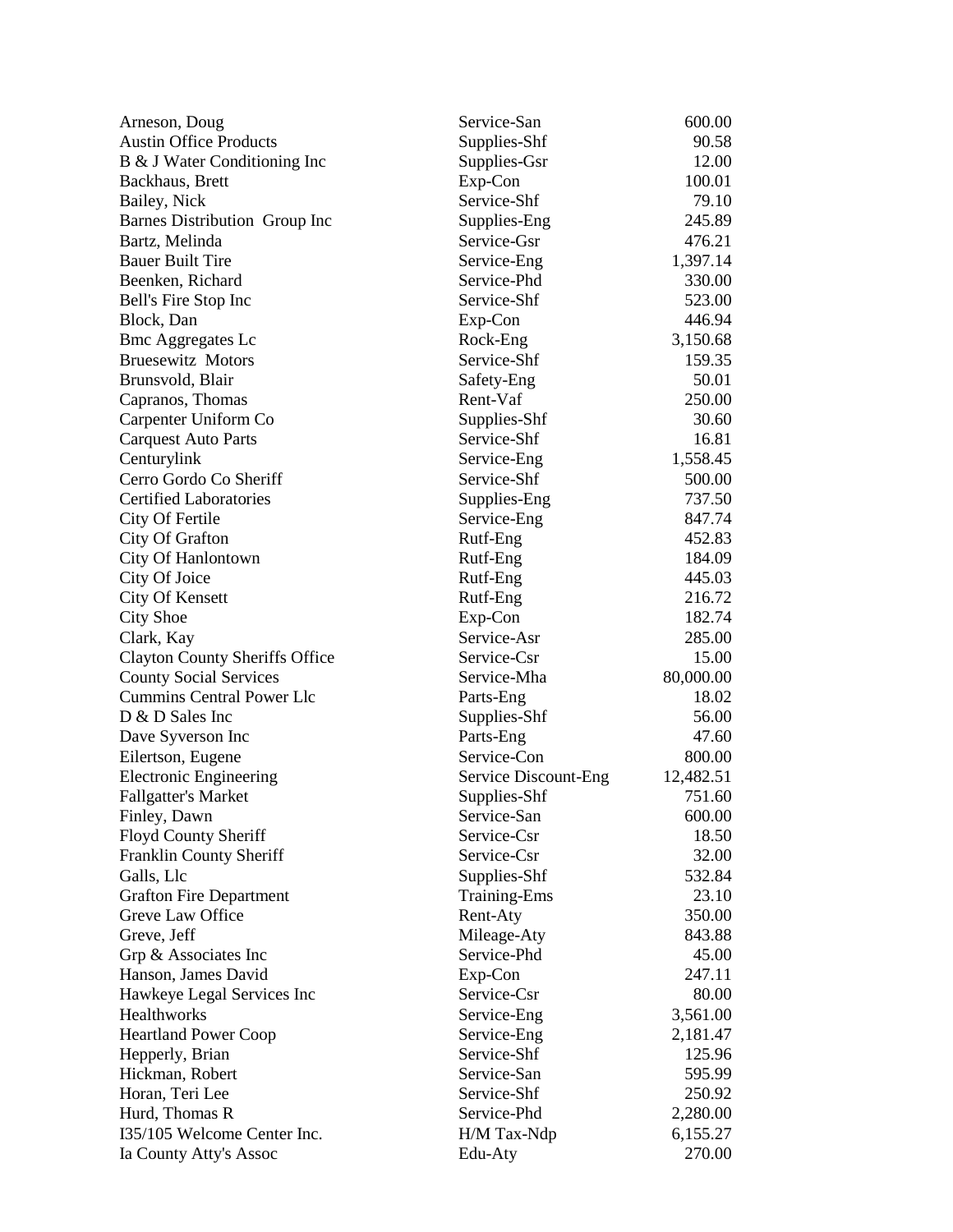| Ia Dept Of Transportation           | Supplies-Eng        | 483.67     |
|-------------------------------------|---------------------|------------|
| Ia Law Enforcement Academy          | Edu-Shf             | 1,305.00   |
| <b>Iaccb Conference</b>             | Edu-Con             | 875.00     |
| Isac Group Health                   | Health Ins Prem     | 58,881.00  |
| Janssen, Danielle                   | Service-Shf         | 250.92     |
| Jaspers, Pat                        | Mileage-Shf         | 69.30      |
| Joe's Collision & Performance       | Service-Shf         | 371.80     |
| Johnson, Harold H                   | Rent-Phd            | 940.00     |
| Johnson, Teresa                     | Mileage-Phd         | 44.50      |
| Joice Fire Dept                     | <b>Training-Ems</b> | 23.10      |
| <b>Kensett Fire Department</b>      | <b>Training-Ems</b> | 91.33      |
| Kirsch, Kristine                    | Service-Shf         | 1.00       |
| Knudtson, Kirby                     | Service-Shf         | 50.97      |
| <b>Larson Contracting Central</b>   | Project-Ndp         | 272,410.60 |
| Lestrud, Scott                      | Safety-Eng          | 29.03      |
| Lexisnexis                          | Service-Aty         | 134.00     |
| Mail Services Llc                   | Service-Trs         | 304.80     |
| Manly Fire Dept                     | <b>Training-Ems</b> | 265.07     |
| <b>Manly Junction Signal</b>        | Service-Ema         | 77.26      |
| Marshall & Swift Inc                | Service-Shf         | 183.44     |
| <b>Martin Marietta Materials</b>    | Service-Eng         | 681.02     |
| <b>Mason City Tire Service</b>      | Supplies-Eng        | 680.88     |
| May, Dennis                         | Mileage-Sup         | 28.35      |
| Miller's Diesel & Automotive        | Service-Eng         | 5,619.79   |
| Mireles, Sandra                     | Mileage-Mha         | 453.60     |
| Murphy Tractor & Equipment          | Parts-Eng           | 105.00     |
| <b>Next Generation Technologies</b> | Service-Mha         | 325.00     |
| Niacog                              | Service-Tra         | 201.36     |
| No Ia Juvenile Detention            | Service-Juj         | 500.00     |
| North Central Dist Of Ia Asr        | Dues-Asr            | 125.00     |
| Northwood Anchor                    | Service-Ema         | 746.26     |
| Northwood Fire Department           | <b>Training-Ems</b> | 4,846.40   |
| Ostrander, Chelsey                  | Mileage-Shf         | 69.30      |
| <b>Owatonna Concrete Products</b>   | Supplies-Eng        | 7.60       |
| Paetec                              | Service-Eng         | 11.74      |
| Peopleservice, Inc                  | Service-San         | 14,089.00  |
| Pfi                                 | Service-Csr         | 192.00     |
| <b>Pinnacle Quality Insight</b>     | Service-Phd         | 150.00     |
| Pollard                             | Service-Gsr         | 40.00      |
| Printing Services Inc               | Supplies-Sdp        | 928.71     |
| Pritchard's Of Northwood Inc        | Service-Phd         | 1,069.82   |
| Pronto Market Of Manly              | Supplies-Eng        | 25.88      |
| Quam, Wyatt                         | Service-Shf         | 125.96     |
| Reeder, Daniel L                    | Fuel-Asr            | 78.90      |
| Reindl Repair                       | Service-Eng         | 44.50      |
| Reyerson, Jessica                   | Mileage-Phd         | 14.50      |
| Schoeller, Mark                     | Mileage-Csr         | 488.78     |
| Siems, Joe                          | Service-Shf         | 1.00       |
| St. Ansgar Plumbing & Heating       | Service-Con         | 50.00      |
| <b>Staples Credit Plan</b>          | Supplies-Phd        | 59.86      |
| <b>Staples Credit Plan</b>          | Supplies-Csr        | 288.50     |
| State Hygienic Laboratory           | Service-San         | 54.00      |
| Swanson, Derek                      | Service-Shf         | 125.96     |